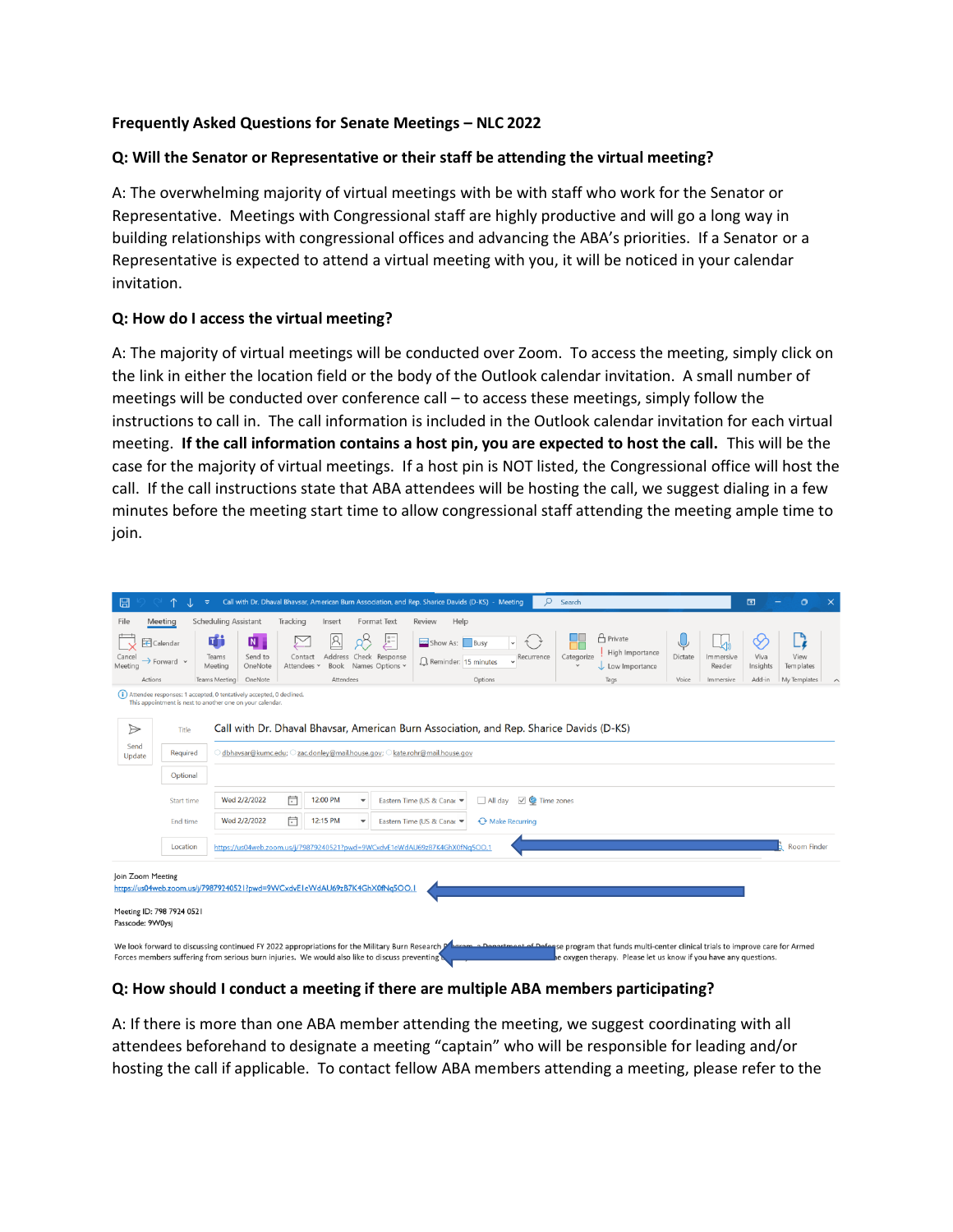Outlook invitation, which contains the email addresses for all attendees, including the Congressional staff.

## **Q: What materials do I need for the meeting?**

A: Each Outlook invitation contains links to the meeting materials you need. Below is a list of these materials with a brief explanation of each.

- [DOD Funding](https://ameriburn.org/wp-content/uploads/2022/01/dod-funding-2021.pdf) Summarizes key burn research studies funding by the Department of Defense via the Military Burn Research Program.
- [Leave Behind](https://ameriburn.org/wp-content/uploads/2022/01/nlc-leave-behind-3.pdf) Provides an overview of the ABA and short description of the Military Burn Research Program.
- Slides for Congressional Meetings Contains slides you may use during your virtual meetings with the House and Senate offices to guide your discussion during the call.

Prior to the meeting, attendees will also receive an email containing talking points as well information on whether the members of Congress they are meeting with have supported the Military Burn Research Program in the past.

|   | り<br>旧                                                   | $\overline{\mathbf{v}}$                                                                                                              | Call with American Burn Association and Sachin Mathur, Jasmin Palomares - Sen. Gillibrand (D-NY) - Meeting<br>$\Box$<br>闲                                                                                                                                                                     | ×                      |  |  |  |  |  |  |  |
|---|----------------------------------------------------------|--------------------------------------------------------------------------------------------------------------------------------------|-----------------------------------------------------------------------------------------------------------------------------------------------------------------------------------------------------------------------------------------------------------------------------------------------|------------------------|--|--|--|--|--|--|--|
|   | Meeting<br>File                                          |                                                                                                                                      | Scheduling Assistant<br>Tell me what you want to do<br>Tracking<br>Format Text<br>Review<br>Help<br>Q<br>Insert                                                                                                                                                                               |                        |  |  |  |  |  |  |  |
|   | 宕<br>Cancel<br>$\rightarrow$ $\sim$<br>Meeting           | di<br>Teams<br>Meeting                                                                                                               | Address Book<br>四目<br>ᆓ<br>Busy<br>o <sub>2</sub> Check Names<br>Recurrence<br>Contact<br>Meeting<br>Categorize<br>Insights<br>View<br>Dictate<br>$\lfloor \frac{1}{2} \rfloor$ 15 minutes<br>$\ddot{\phantom{0}}$<br>Response Options ~<br>Attendees ~<br>Notes<br>Templates<br>$\checkmark$ | -4                     |  |  |  |  |  |  |  |
|   | Actions                                                  | Teams Meeti   Meeting No                                                                                                             | Attendees<br>Options<br>Voice<br>Tags                                                                                                                                                                                                                                                         | My Templates $\lambda$ |  |  |  |  |  |  |  |
|   |                                                          | Attendee responses: 2 accepted, 0 tentatively accepted, 0 declined.<br>This appointment conflicts with another one on your calendar. |                                                                                                                                                                                                                                                                                               |                        |  |  |  |  |  |  |  |
| ۰ | $\Rightarrow$<br>Send<br>Update                          | Title                                                                                                                                | Call with American Burn Association and Sachin Mathur, Jasmin Palomares - Sen. Gillibrand (D-<br>NY)                                                                                                                                                                                          |                        |  |  |  |  |  |  |  |
|   |                                                          | Required                                                                                                                             | O Mathur, Sachin (Gillibrand) <sachin mathur@qillibrand.senate.gov="">; O Palomares, Jasmin (Gillibrand) <jasmin palomares@qillibrand.senate.gov="">;<br/>O jisumm29@gmail.com; O shd9067@nyp.org; O robertta@upstate.edu</jasmin></sachin>                                                   |                        |  |  |  |  |  |  |  |
|   |                                                          | Optional                                                                                                                             | advocacy@ameriburn.org                                                                                                                                                                                                                                                                        |                        |  |  |  |  |  |  |  |
|   |                                                          | Start time                                                                                                                           | Wed 2/10/2021<br>曲<br>11:30 AM<br>$\Box$ All day<br>O<br>Time zones<br>٠                                                                                                                                                                                                                      |                        |  |  |  |  |  |  |  |
|   |                                                          | End time                                                                                                                             | 户<br>Wed 2/10/2021<br>12:00 PM<br>Make Recurring<br>$\overline{\phantom{a}}$                                                                                                                                                                                                                  |                        |  |  |  |  |  |  |  |
|   |                                                          | Location                                                                                                                             | Room Finder<br>425-436-6399, 2284083                                                                                                                                                                                                                                                          |                        |  |  |  |  |  |  |  |
|   | <b>Call Information</b>                                  |                                                                                                                                      |                                                                                                                                                                                                                                                                                               | $\blacktriangle$       |  |  |  |  |  |  |  |
|   | ٠<br>٠<br><b>Meeting Resources</b><br><b>DOD Funding</b> | Dial-in number: 425-436-6399<br>Access code: 2284083                                                                                 | Host PIN : 5653 (ABA meeting attendees will host the call)                                                                                                                                                                                                                                    |                        |  |  |  |  |  |  |  |
|   |                                                          | <b>Leave Behind</b><br><b>Slides for Congressional Meetings</b>                                                                      |                                                                                                                                                                                                                                                                                               |                        |  |  |  |  |  |  |  |
|   |                                                          |                                                                                                                                      |                                                                                                                                                                                                                                                                                               |                        |  |  |  |  |  |  |  |

**Q: What if I am unable to connect with a House member or Senator or their staff for my virtual meeting?**